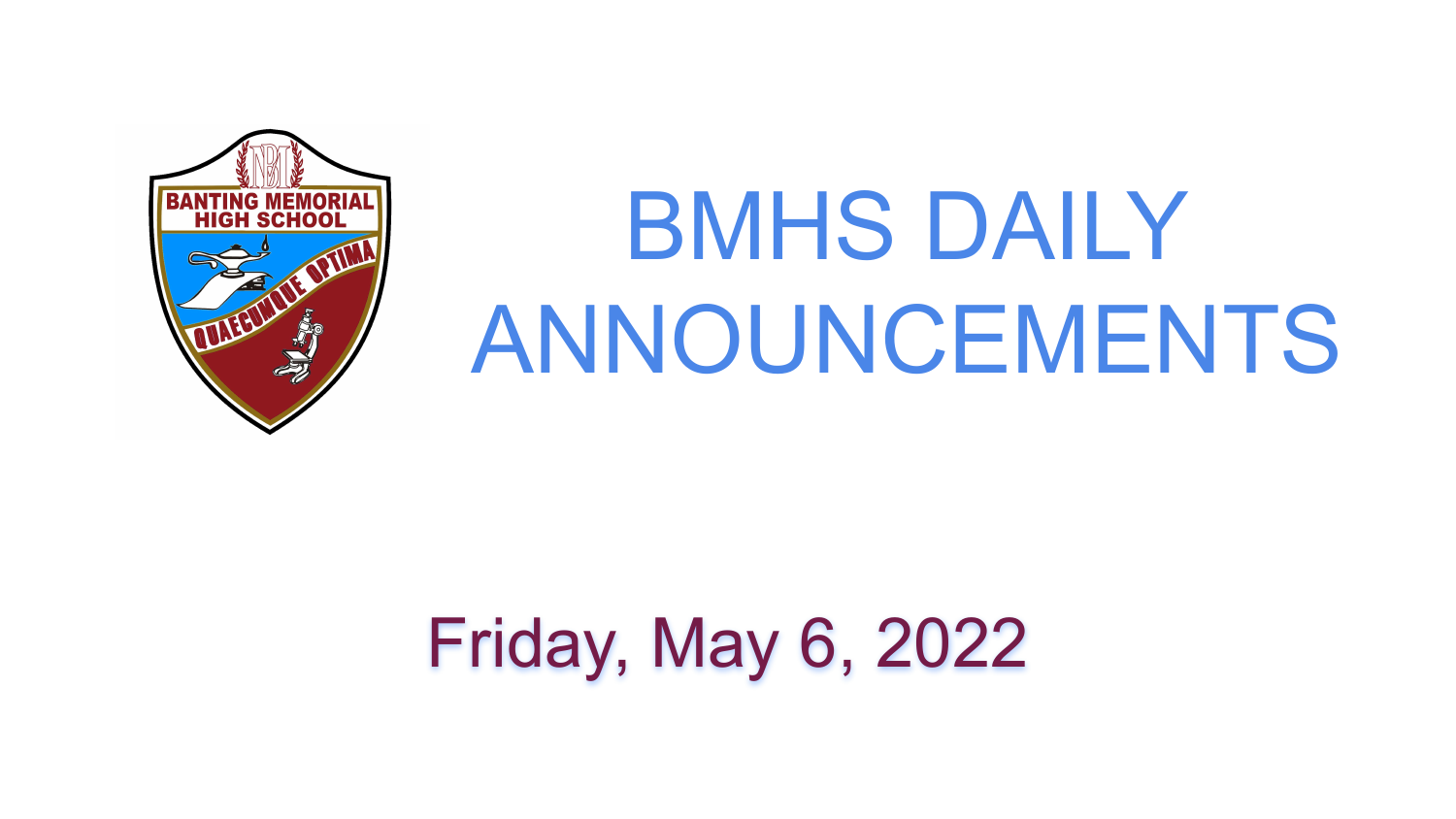# JOIN YOUR GOOGLE CLASSROOM



Friday, May 6, 2022



Google Classroom

Every student should join their graduating class' Google Classroom to stay up to date with grade specific announcements!

Grade 9 Class of 2025 - 7fdotgt

Grade 10 Class of 2024 - pqn6r6b

Grade 11 Class of 2023 - xmntytr

Grade 12 Class of 2022 - 5kuzhmr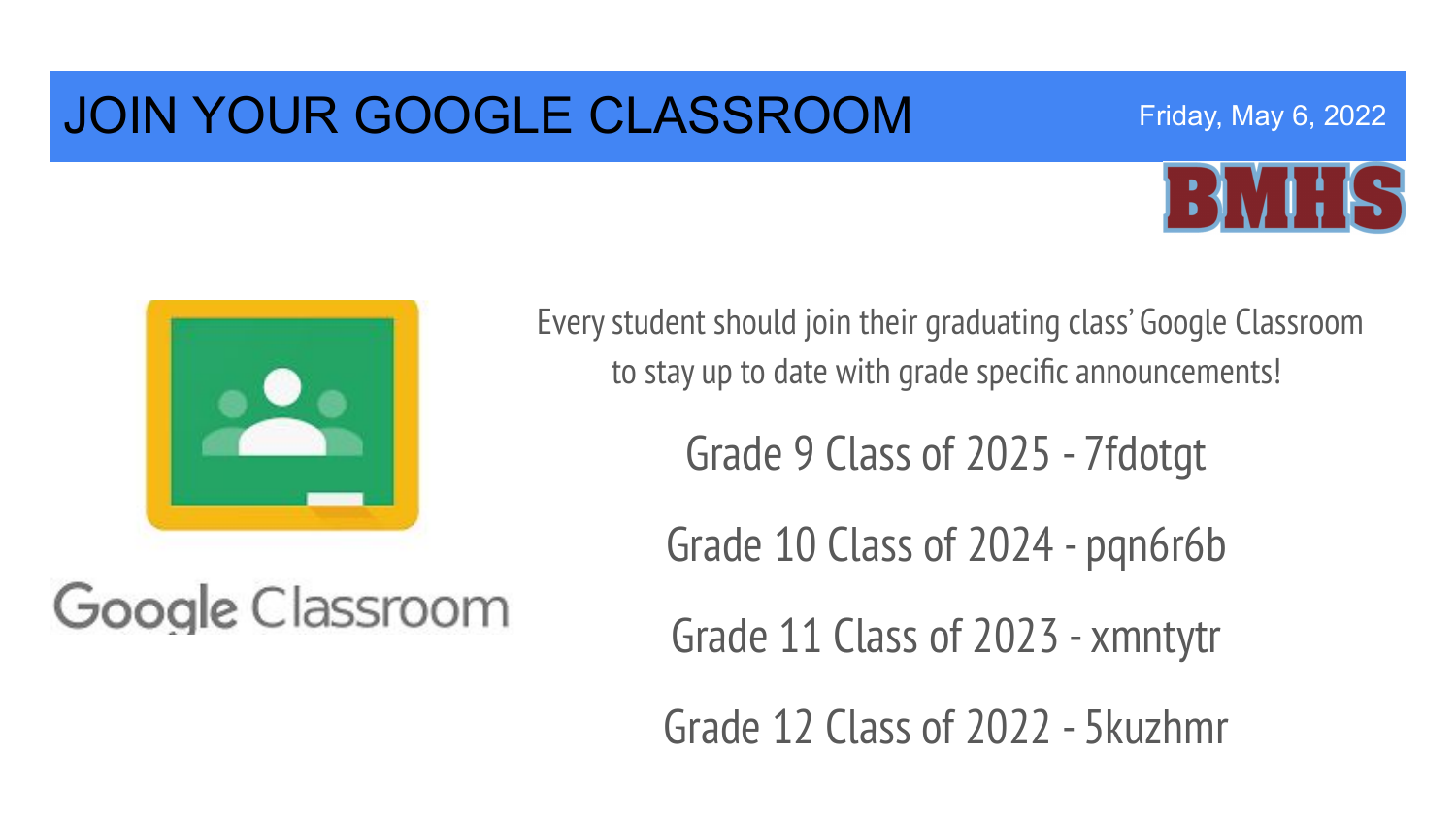### DAILY SELF-SCREENING Friday, May 6, 2022 **Ontario** Ministry of Health | Ministry of Education **COVID-19 screening tool** for schools and child care settings **Version 4.6: March 21, 2022**

Reminder that all students must complete and pass the daily COVID-19 self-screening tool each day, prior to attending in-person learning.

Students will be asked, upon arrival at school, to confirm that it has been completed. QR Codes will also be posted outside the entrances to the school building.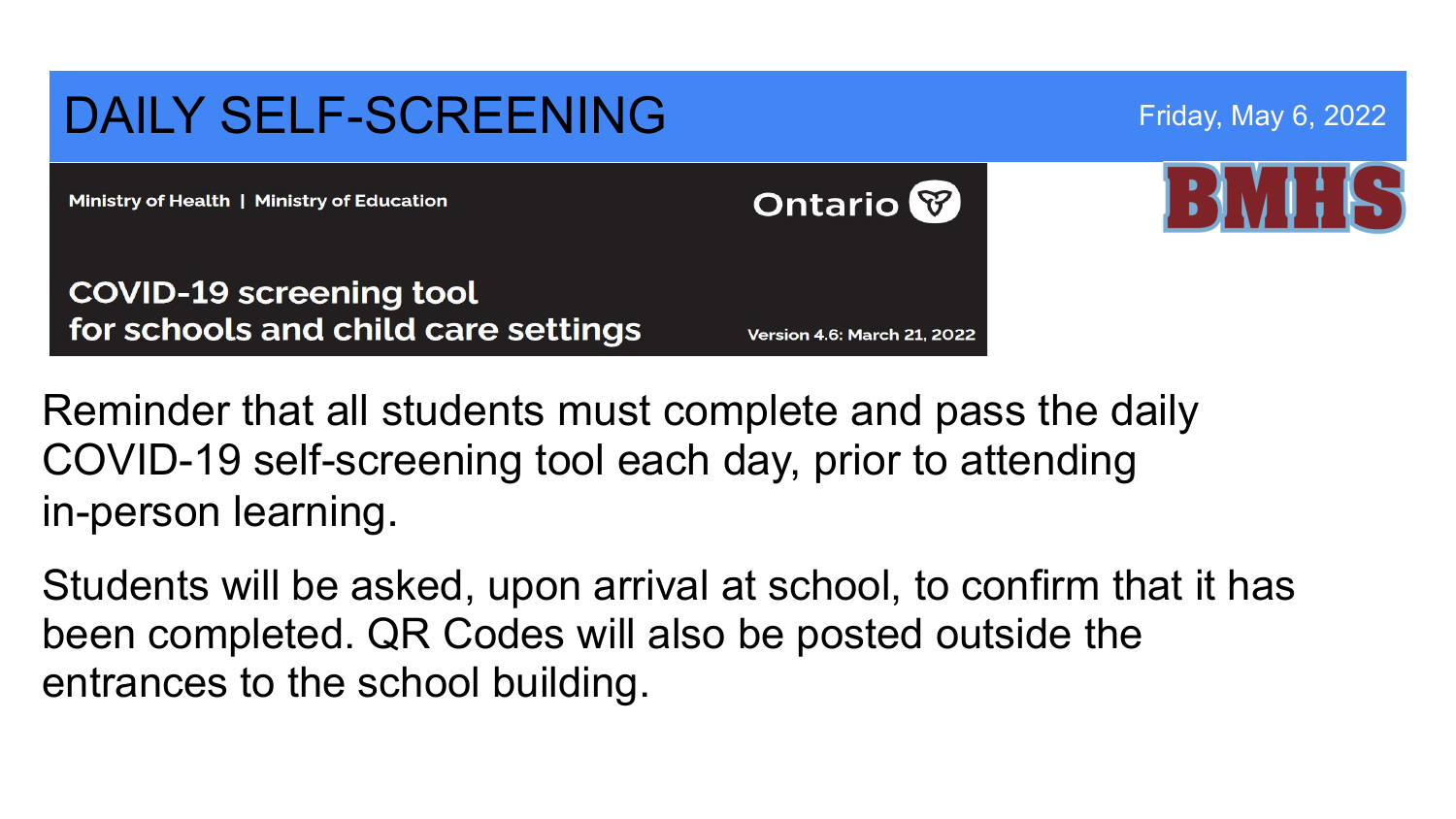



Attention BSA Members!

 Also, BSA will be meeting today at 11 in room 167. We have added Fridays after school to discuss and plan upcoming events. Come on out to room 167 to share your ideas. Hope to see you there!



photocredit:unknews.unkedu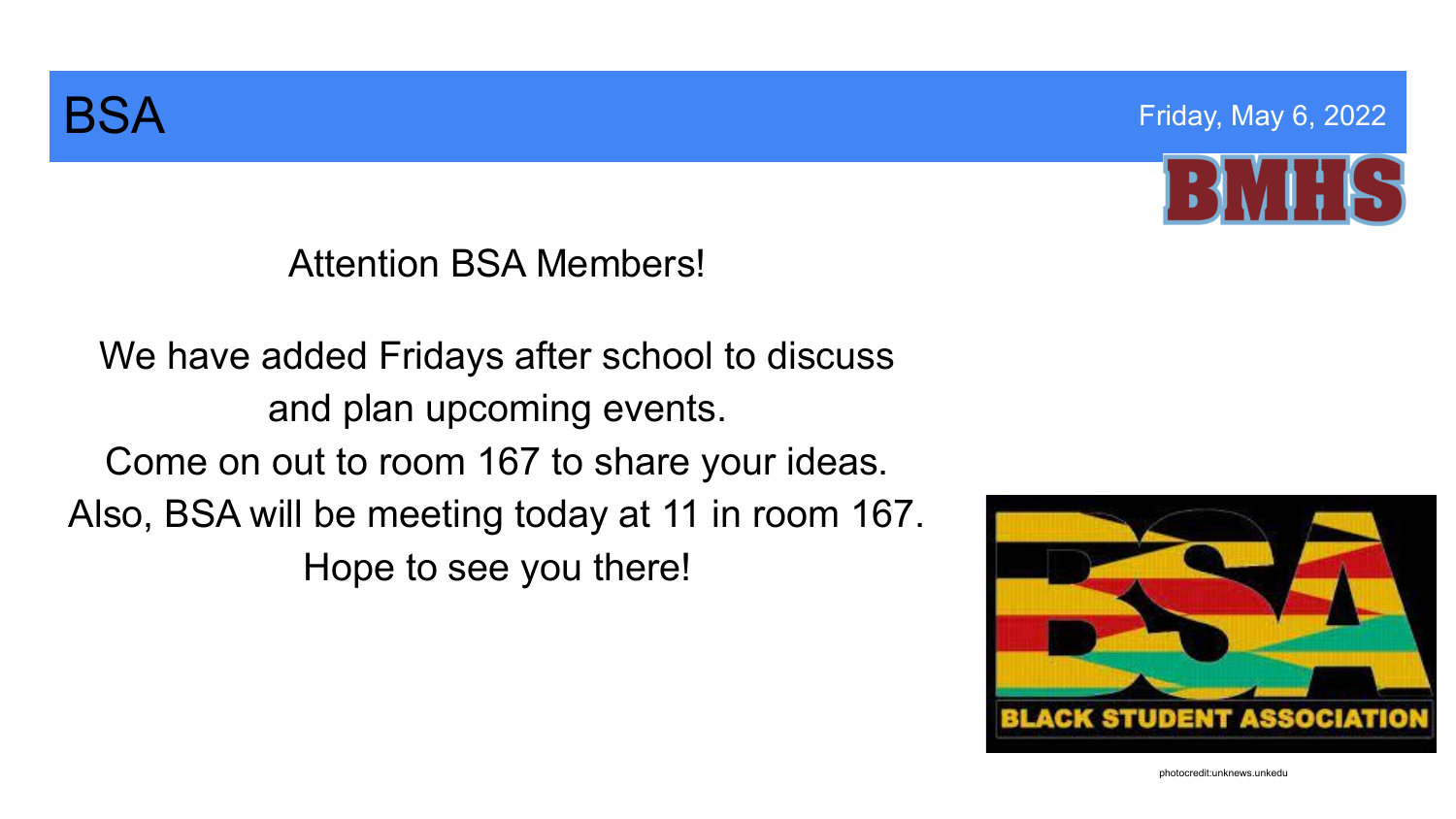# **ART DEPARTMENT Example 2022 Friday, May 6, 2022**

The Art Department Enhancement Initiative is still on going. Make a cash donation on Cash Online and come see Ms Novek in room 174 for your gift of appreciation. There are still a number of excellent gifts to be claimed.

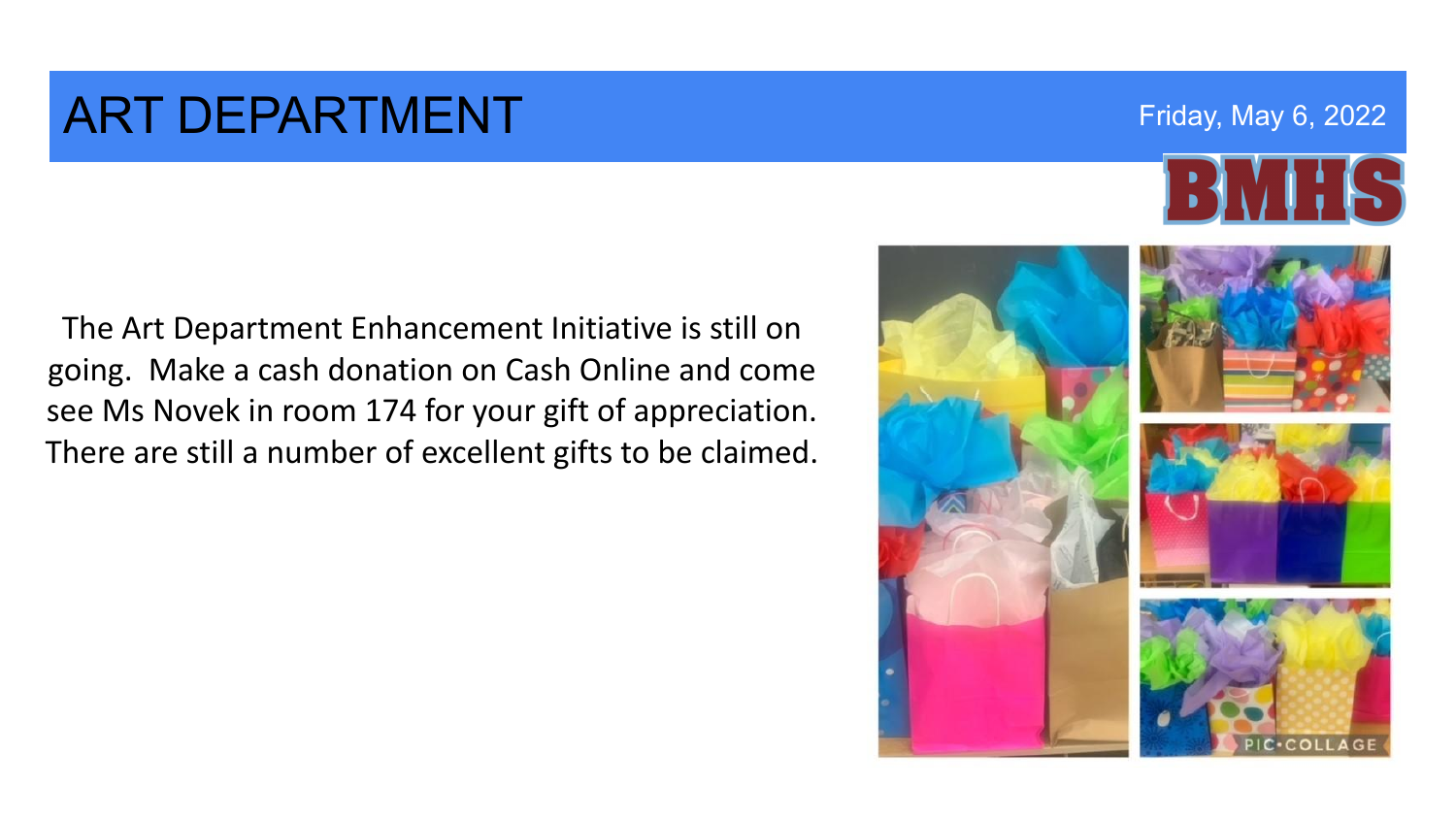# **MEANINGFUL MAY Example 2022 Friday, May 6, 2022**

MONDAY SUNDAY TUESDAY WEDNESDAY THURSDAY FRIDAY SATURDAY 202 **Focus on** Send your Look for Do something Take a step Let someone **Make a list** what you can friend a photo people doing kind for towards on know how much of what matters do rather from a time good and someone you important goal they mean to most to you than what you enjoyed reasons to be š eally care about however small and why you and why you can't do together cheerful ź  $\frac{11}{2}$  Look around What values Listen to a **Be grateful** Set yourself Find out obout Get outside are important for things that favourite piece a kindness for the little the values or and notice eaningful to you? Find bring you a of music and mission to help things, even in traditions of the beauty in remember what ways to use sense of awe others today difficult times another culture noture. them today and wonder it means to you 15 19 21 Look up Show your Do something Find a way Send a hand-**Reflect on** Share photos at the sky. gratitude to: to contribute to make what what makes you of 3 things you written note to Remember people who are to your local you do today feel valued and find meaningful someone you we are all part helping to make or memoroble community meaningful care about purposeful of something things better bigger ž 23 25 **Make** Ask Remember Focus on: **Recall three** Do something Find a way chaices that on event in someone else how your to help a project things you've special and have a positive what matters your life that actions make or charity you done that you revisit it in your impact for a difference most to them was really care about are proud of memory tonight others today meaningful for others and why **Today do** Share a Find three something to quote you find reasons to be care for the inspiring to give hopeful about natural world others a boost the future Happier · Kinder · Together **ACTION FOR HAPPINESS** 

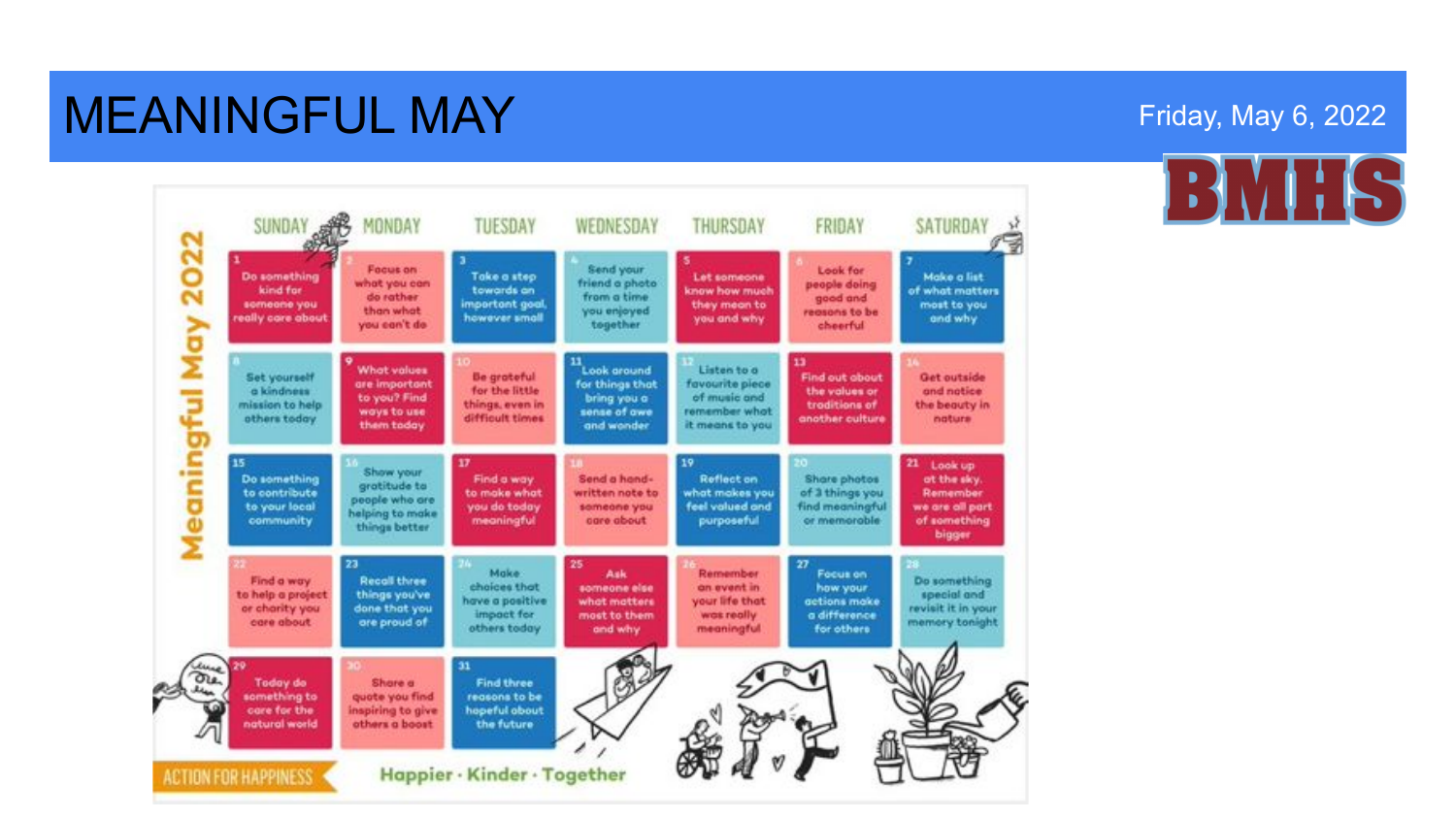# FINE ARTS NIGHT **FINE ARTS** NIGHT

Fine Arts Night, one of Banting's longest standing events, is happening on Thursday May 12.

Tickets are \$3.00 at the door. Come out to see all that Banting's Art Scene has to offer: live music, drama, photography, sculpture, and so much more!

The event runs from 6-9 in the cafeteria. That's next week on Thursday Night.

Students please look for the posters that will be put up and use the QR codes on those posters to sign up to have your works featured on the night of!

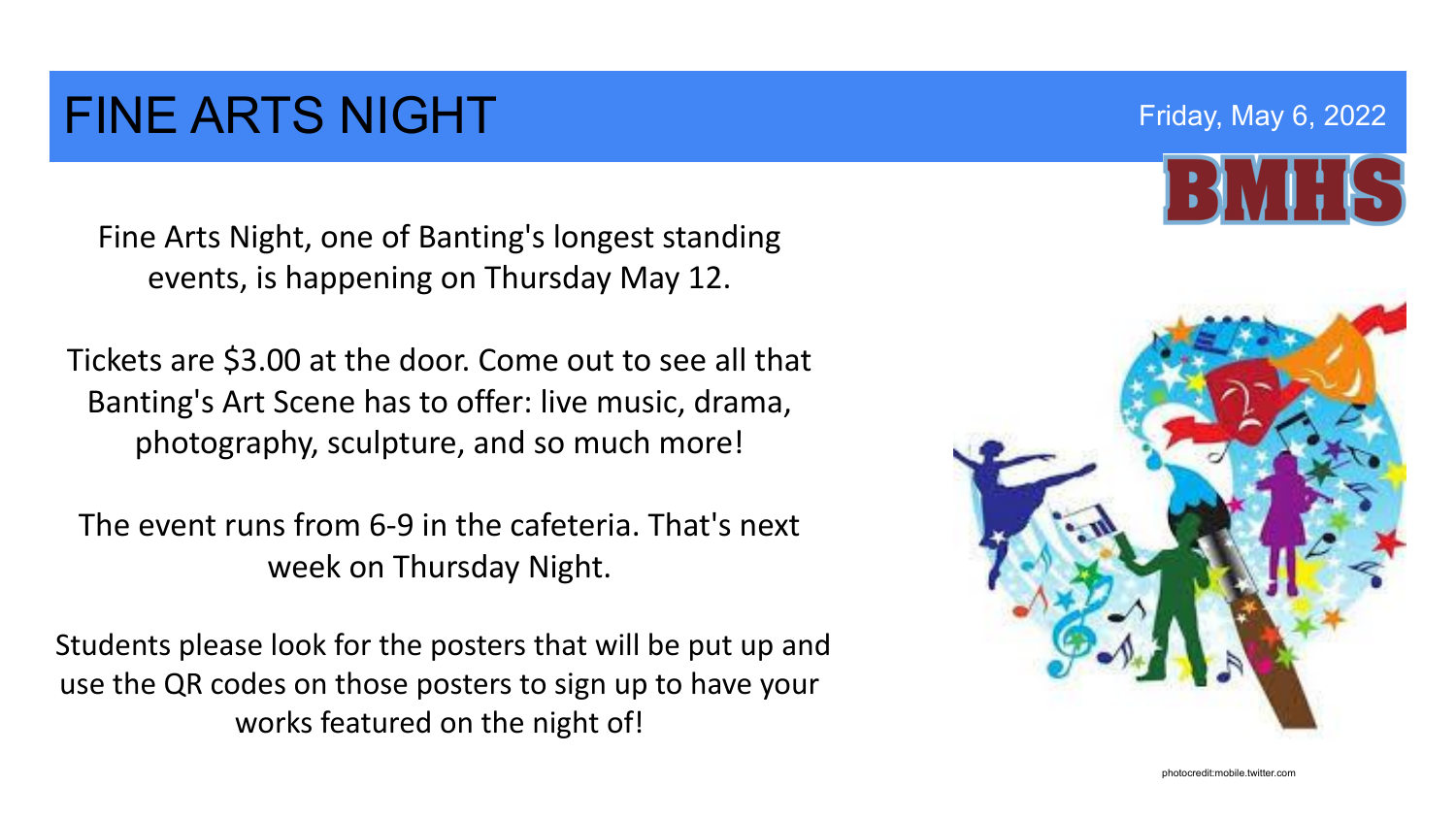# DANCE TEAM Friday, May 6, 2022



### Attention Dance team members! Sweaters are in! Please see Mrs Doner to collect yours on Monday!

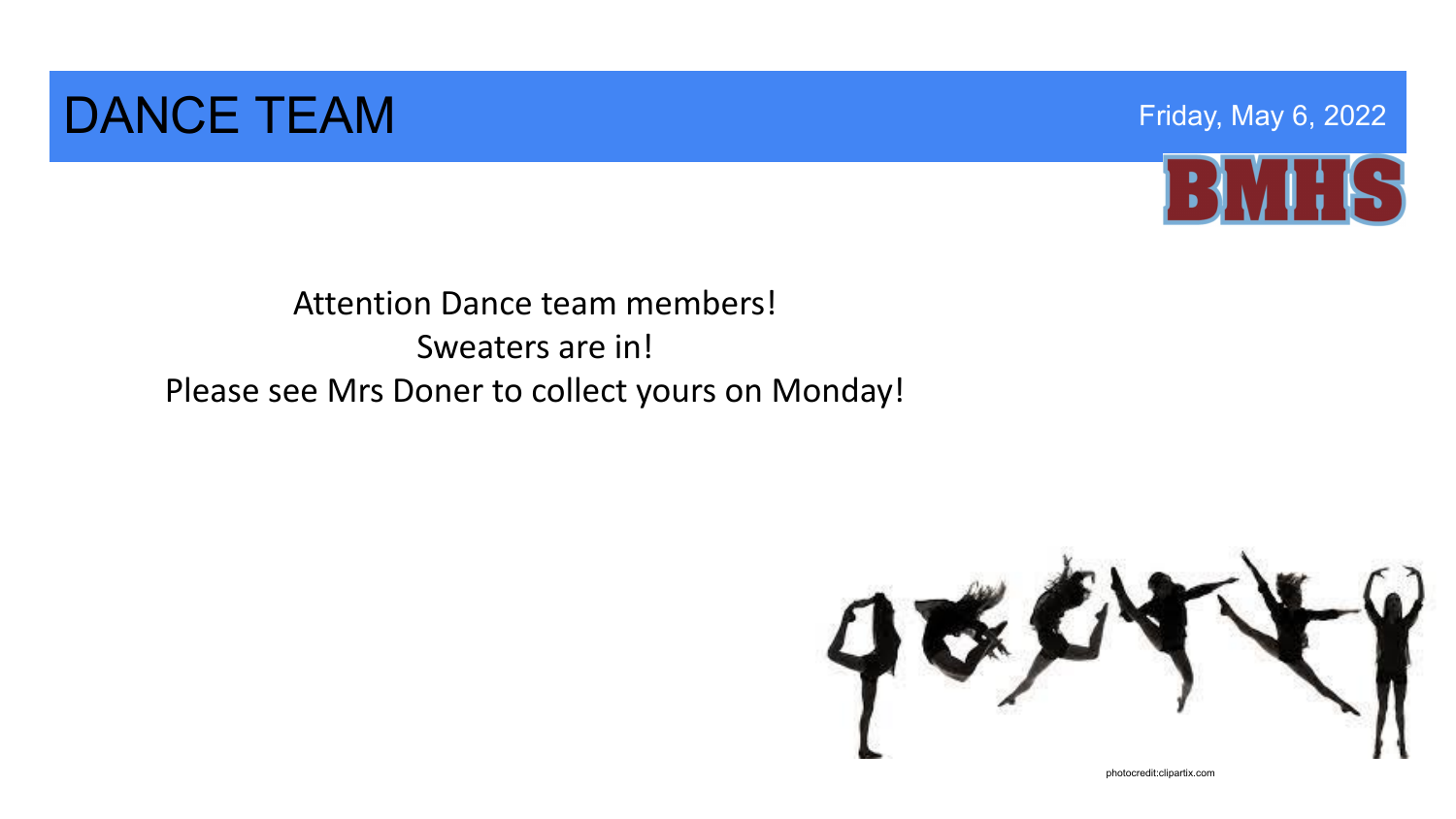# FINE ARTS COUNCIL **FINE ARTS** COUNCIL

Fine Arts Council meets Friday at lunch in room 247.

Attendance is mandatory.

New members are always welcome!



photocredit:schoolweb.tdsb.on.ca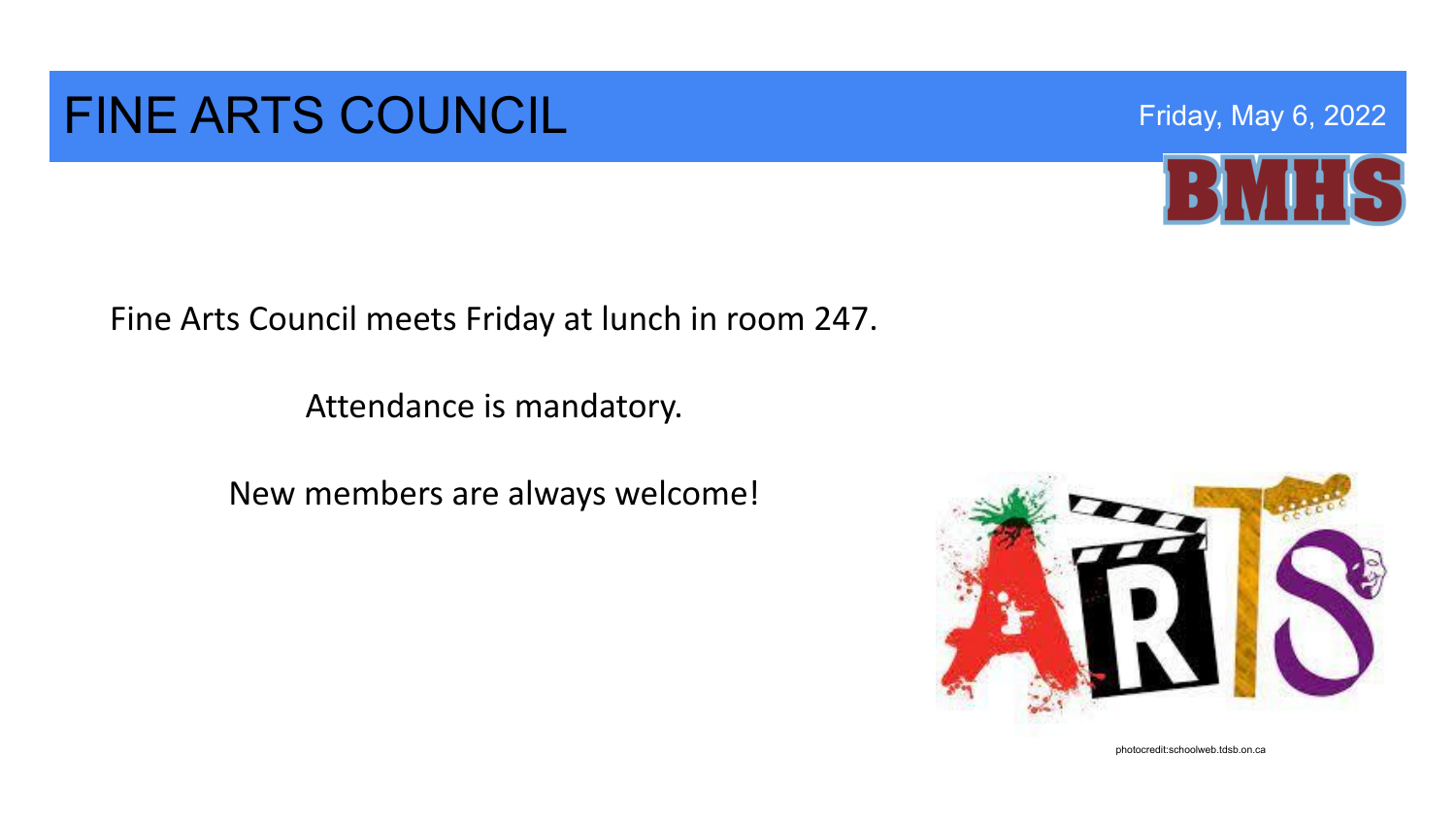# **BANTING GAMES Friday, May 6, 2022**



# **Banting Games**

### **May 19th 2022**

Take a day and play! On May 19th Banting will be hosting Banting Games! Create teams with your friends! Games Include: Drip drip drop, Relay tic-tac-toe, Tug of war, and many more! Sign up is outside the big gym May 3rd & 5th + May 10th to 12th \$5 per ticket



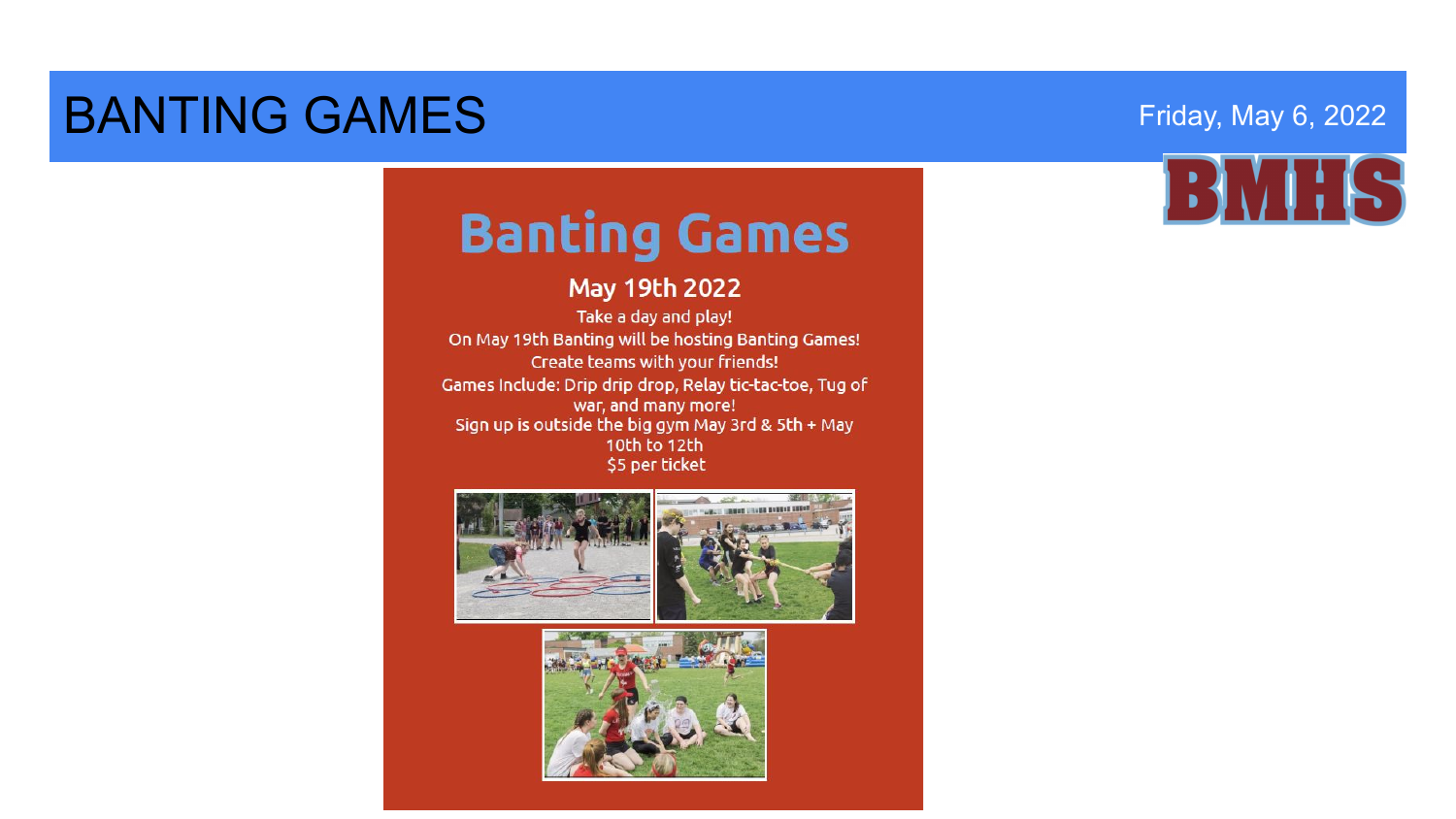# **COLOUR RUN COLOUR RUN**





Today we run for Mental Health. Let's outrun the stigma together!